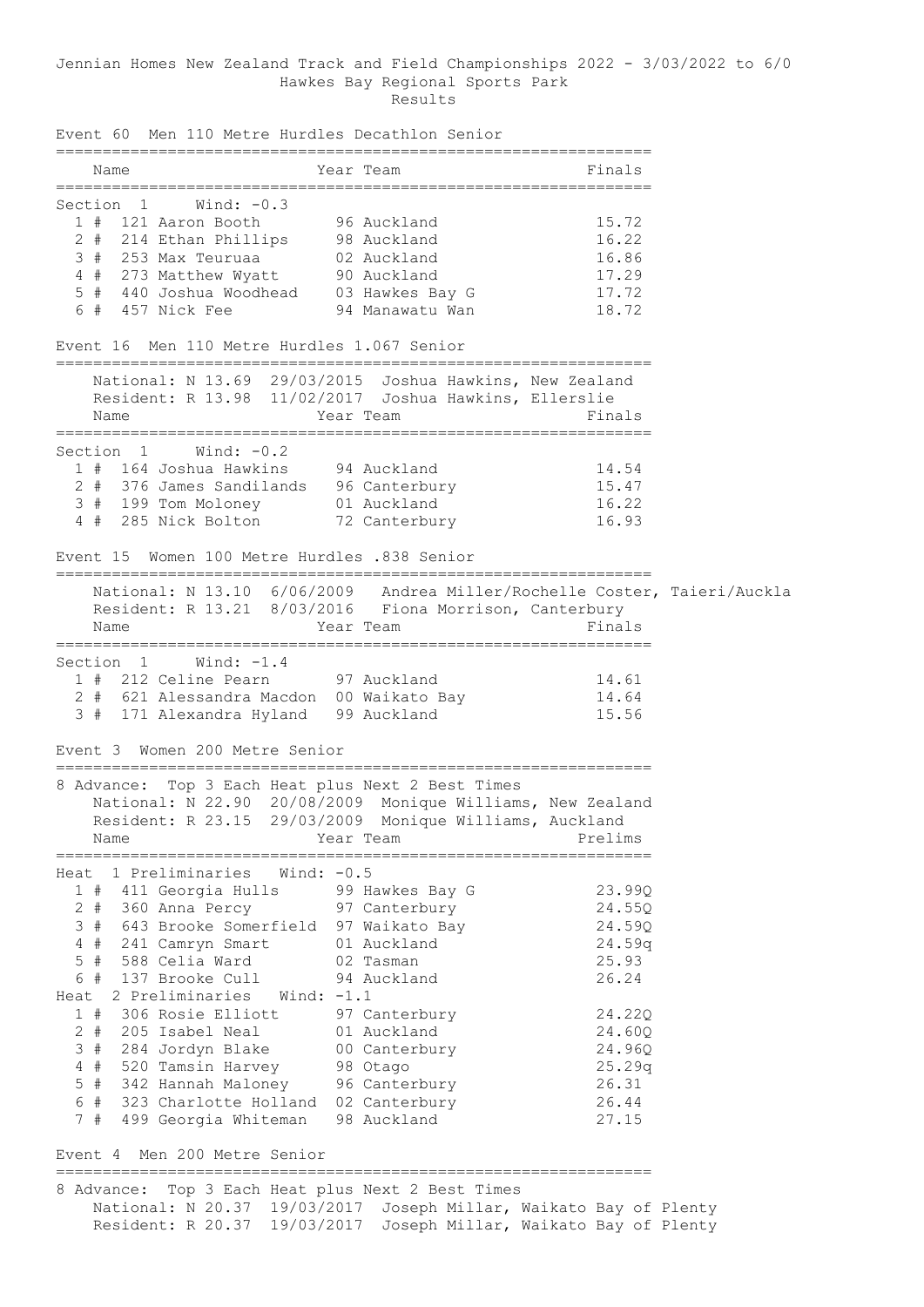|      | Name                |                                            |                                                                   |        | Year Team                                                                                                                 | Prelims            |        |
|------|---------------------|--------------------------------------------|-------------------------------------------------------------------|--------|---------------------------------------------------------------------------------------------------------------------------|--------------------|--------|
| Heat |                     | 1 Preliminaries                            | Wind: $0.4$                                                       |        |                                                                                                                           |                    |        |
|      | 1#                  |                                            | 717 Edward Osei-Nketa                                             |        | 01 Auckland                                                                                                               | 22.02Q             |        |
|      | $2+$                | 711 Cody Wilson                            |                                                                   |        | 00 Wellington                                                                                                             | 22.30Q             |        |
|      | 3#                  |                                            | 341 Nathan MacDonell 97 Canterbury                                |        |                                                                                                                           | 22.42Q             |        |
|      | $4$ #               | 569 Hayato Yoneto                          |                                                                   |        | 01 Southland                                                                                                              | 22.55q             |        |
|      | $5$ #               | 500 Jackson Rogers                         |                                                                   |        | 02 Otago                                                                                                                  | 22.57              |        |
|      |                     | $6$ # $696$ Jake Paul                      |                                                                   |        | 98 Wellington                                                                                                             | 23.05              |        |
|      |                     |                                            | 7 # 645 Kurt Sweeney                                              |        | 95 Waikato Bay                                                                                                            | 23.30              |        |
| Heat |                     | 2 Preliminaries                            | Wind: -1.1                                                        |        |                                                                                                                           |                    |        |
|      | 1#                  | 120 Jordan Bolland                         |                                                                   |        | 98 Auckland                                                                                                               | 22.15Q             |        |
|      |                     | 2 # 687 Josh Ledger                        |                                                                   |        | 97 Wellington                                                                                                             | 22.31Q             |        |
|      |                     | 3 # 515 John Gerber                        |                                                                   |        | 01 Otago                                                                                                                  | 22.32Q             |        |
|      |                     |                                            |                                                                   |        | 4 # 473 Jonathan Maples 01 Manawatu Wan                                                                                   | 22.52q             |        |
|      | 6 #                 | 5 # 314 Brad Grooby<br>533 Schuyler Orr    |                                                                   |        | 01 Canterbury                                                                                                             | 22.77<br>23.20     |        |
|      |                     |                                            |                                                                   |        | 98 Otago                                                                                                                  |                    |        |
|      |                     |                                            |                                                                   |        | Event 304 Women 400 Metre Wheelchair Para Open                                                                            |                    |        |
|      | Name<br>=========== |                                            |                                                                   | ====== | Year Team                                                                                                                 | Finals             |        |
|      | Section 1           |                                            |                                                                   |        |                                                                                                                           |                    |        |
|      |                     |                                            | 1 # 329 %Sarah James 53 04 Canterbury                             |        |                                                                                                                           | 1:19.76            | 66.85% |
|      |                     |                                            | 2 # 272 %Gabrielle Wright 04 Auckland                             |        |                                                                                                                           | 1:24.93            | 61.11% |
|      | 3#                  |                                            | 289 %Montana Brown 3 03 Canterbury                                |        |                                                                                                                           | 1:30.86            | 59.42% |
|      |                     |                                            |                                                                   |        |                                                                                                                           |                    |        |
|      |                     |                                            | Event 305 Men 400 Metre Para Open                                 |        |                                                                                                                           |                    |        |
|      | Name                |                                            |                                                                   |        | Year Team                                                                                                                 | Finals             |        |
|      |                     |                                            | 1 # 704 %Joshua Taylor T 01 Wellington                            |        |                                                                                                                           | 1:02.96            | 74.43% |
|      | 2 #                 |                                            | 200 %Jaden Movold 54 04 Auckland                                  |        |                                                                                                                           | 1:09.29            | 62.72% |
|      |                     |                                            |                                                                   |        |                                                                                                                           |                    |        |
|      | Name                |                                            | Event 9 Women 1500 Metre Senior<br>Resident: R 4:07.33 22/01/2000 |        | National: N 4:04.82 22/07/2011 Nikki Hamblin, North Harbour Bays<br>Toni Hodgkinson, North Harbour Bays<br>Year Team      | Finals             |        |
|      |                     | ;====================                      |                                                                   |        |                                                                                                                           |                    |        |
|      | 1#                  | 493 Laura Nagel                            |                                                                   |        | 92 North Harbou                                                                                                           | 4:16.68            |        |
|      | $2 +$               | 414 Holly Manning                          |                                                                   |        | 96 Hawkes Bay G                                                                                                           | 4:20.05            |        |
|      | 3#                  | 294 Katherine Camp                         |                                                                   |        | 92 Canterbury                                                                                                             | 4:20.82            |        |
|      | $4$ #               | 471 Kara Macdermid                         |                                                                   |        | 97 Manawatu Wan                                                                                                           | 4:21.18            |        |
|      | $5$ #               | 158 Anneke Grogan                          |                                                                   |        | 96 Auckland                                                                                                               | 4:22.84            |        |
|      | 6 #                 | 324 Tillie Hollyer                         |                                                                   |        | 02 Canterbury                                                                                                             | 4:25.36            |        |
|      | 7#                  | 649 Kerry White                            |                                                                   |        | 94 Waikato Bay                                                                                                            | 4:25.98            |        |
|      | 8 #                 | 385 Rosa Twyford                           |                                                                   |        | 02 Canterbury                                                                                                             | 4:26.43            |        |
|      | 9#                  | 492 Brigid Dennehy                         |                                                                   |        | 94 North Harbou                                                                                                           | 4:28.02            |        |
|      |                     | 10 # 244 Jessie Speedy                     |                                                                   |        | 98 Auckland                                                                                                               | 4:30.03            |        |
|      |                     | 11 # 552 Ellen Schaef                      |                                                                   |        | 90 Palmerston N                                                                                                           | 4:39.13<br>4:42.69 |        |
|      |                     | 12 # 607 Aimee Ferguson                    | Event 10 Men 1500 Metre Senior                                    |        | 01 Waikato Bay                                                                                                            |                    |        |
|      |                     |                                            |                                                                   |        |                                                                                                                           |                    |        |
|      |                     |                                            |                                                                   |        | National: N 3:29.66 17/07/2015 Nicholas Willis, Hutt Valley H & AC<br>Resident: R 3:32.52 2/02/1974 John Walker, Auckland |                    |        |
|      | Name                |                                            |                                                                   |        | Year Team                                                                                                                 | Finals             |        |
|      |                     |                                            |                                                                   |        |                                                                                                                           |                    |        |
|      | 1#                  | 646 Samuel Tanner                          |                                                                   |        | 00 Waikato Bay                                                                                                            | 3:41.97            |        |
|      |                     | 2 # 627 Julian Oakley                      |                                                                   |        | 93 Waikato Bay                                                                                                            | 3:42.80            |        |
|      | $4$ #               | 3 # 509 Oli Chignell<br>251 Matthew Taylor |                                                                   |        | 98 Otago<br>94 Auckland                                                                                                   | 3:43.79<br>3:43.93 |        |
|      | $5$ #               | 518 Russell Green                          |                                                                   |        |                                                                                                                           | 3:43.99            |        |
|      | 6#                  | 483 Benjamin Wall                          |                                                                   |        | 01 Otago<br>01 Manawatu Wan                                                                                               | 3:44.16            |        |
|      | 7#                  | 353 Chanel Muir                            |                                                                   |        | 02 Canterbury                                                                                                             | 3:44.86            |        |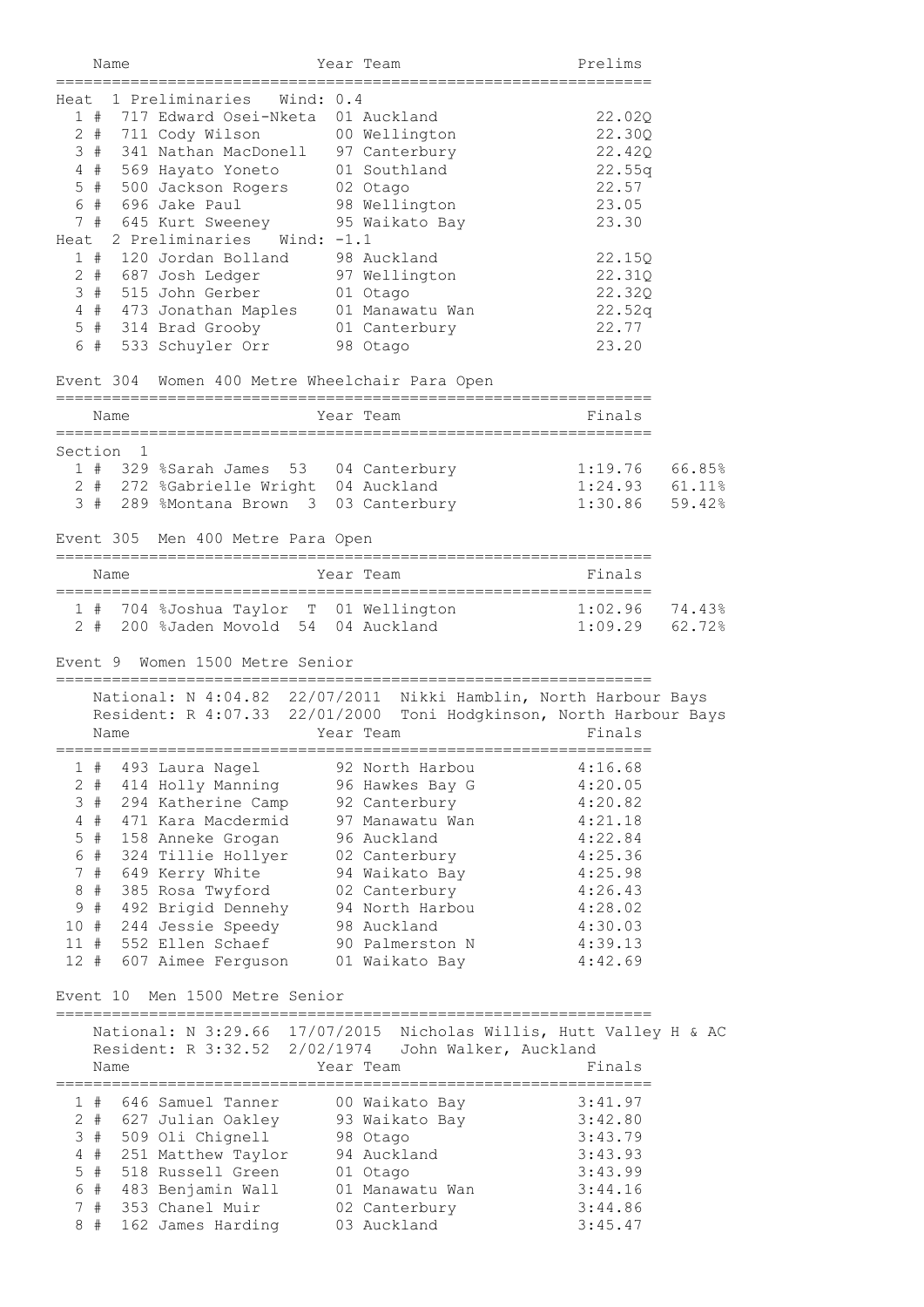|                 |           | 9 # 181 David Lee                                                                            | 96 Auckland                  | 3:46.78                          |                              |
|-----------------|-----------|----------------------------------------------------------------------------------------------|------------------------------|----------------------------------|------------------------------|
|                 |           | 10 # 472 Noah Macdermid                                                                      | 01 Manawatu Wan              | 3:46.96                          |                              |
|                 |           | 11 # 531 Jared Monk<br>12 # 308 Harry Ewing                                                  | 96 Otago<br>97 Canterbury    | 3:48.39<br>3:49.39               |                              |
|                 |           | 13 # 210 Jack Paine                                                                          | 01 Auckland                  | 3:50.51                          |                              |
|                 |           | 14 # 346 Connor Melton                                                                       | 99 Canterbury                | 3:50.53                          |                              |
|                 |           | 15 # 681 Max Karamanolis                                                                     | 00 Wellington                | 3:58.93                          |                              |
|                 | Section 2 |                                                                                              |                              |                                  |                              |
|                 |           | 1 # 373 Daniel Roswell                                                                       | 01 Canterbury                | 3:57.04                          |                              |
|                 |           | 2 # 597 Ben Bidois                                                                           | 02 Waikato Bay               | 3:57.69<br>3:59.41               |                              |
|                 |           | 3 # 309 Dylan Forde<br>4 # 589 Angus Wemyss                                                  | 99 Canterbury<br>98 Tasman   | 3:59.87                          |                              |
|                 |           | 5 # 337 William Little                                                                       | 99 Canterbury                | 4:00.47                          |                              |
|                 |           | 6 # 475 Samuel Phillips                                                                      | 01 Manawatu Wan              | 4:01.53                          |                              |
|                 | 7#        | 304 Christopher Dryde 99 Canterbury                                                          |                              | 4:02.19                          |                              |
|                 |           | 8 # 299 Logan Cowie                                                                          | 02 Canterbury                | 4:03.12                          |                              |
|                 |           | 9 # 666 Liam Chesney 01 Wellington                                                           |                              | 4:03.15                          |                              |
|                 |           | 10 # 397 Thomas Richards 92 Christchurch                                                     |                              | 4:03.60                          |                              |
|                 |           | 11 # 596 Zach Bellamy 02 Waikato Bay                                                         |                              | 4:06.25                          |                              |
|                 |           | 12 # 560 Gareth Harcombe 01 Southland                                                        |                              | 4:09.91                          |                              |
|                 |           | Event 13 Women 3000 Metre Steeplechase .762 Senior                                           |                              |                                  |                              |
|                 |           | National: N 9:32.54 22/07/2006 Kate McIlroy, Wellington                                      |                              |                                  |                              |
|                 |           | Resident: R 9:47.99 28/01/2006 Kate McIlroy, Wellington                                      |                              |                                  |                              |
|                 | Name      | Year Team                                                                                    |                              | Finals                           |                              |
|                 | Section 1 |                                                                                              |                              |                                  |                              |
|                 |           | 1 # 158 Anneke Grogan<br>2 # 368 Eva Pringle<br>3 # 170 Amanda Holyer                        | 96 Auckland                  |                                  |                              |
|                 |           |                                                                                              | 01 Canterbury<br>98 Auckland | 10:34.20<br>10:53.86<br>12:17.35 |                              |
|                 |           |                                                                                              |                              | 12:17.35                         |                              |
|                 |           | Event 14 Men 3000 Metre Steeplechase .914 Senior                                             |                              |                                  |                              |
| $=$ $=$ $=$ $=$ |           | ---------------<br>==============<br>National: N 8:14.05 29/08/1984 Peter Renner, Canterbury |                              |                                  |                              |
|                 |           | Resident: R 8:23.28 23/02/1983 Peter Renner, Canterbury                                      |                              |                                  |                              |
|                 | Name      |                                                                                              | Year Team                    | Finals                           |                              |
|                 |           |                                                                                              |                              |                                  |                              |
|                 |           | 1 # 386 Ieuan Van der Pee 96 Canterbury 9:19.18                                              |                              |                                  |                              |
|                 |           | 2 # 315 George Guerin 01 Canterbury<br>3 # 644 Michael Sutton 94 Waikato Bay 9:52.10         |                              | 9:27.88                          |                              |
|                 |           |                                                                                              |                              |                                  |                              |
|                 |           | Event 302 Women 200 Metre Para Open                                                          |                              |                                  |                              |
|                 | Name      |                                                                                              | Year Team                    | Finals                           |                              |
|                 |           |                                                                                              |                              |                                  |                              |
|                 |           | Section 1 Wind: 0.9                                                                          |                              |                                  |                              |
|                 |           | 1 # 247 %Anna Steven 64 00 Auckland                                                          |                              |                                  | 29.31 89.12%                 |
|                 |           | 2 # 594 %Danielle Aitchis 01 Waikato Bay<br>3 # 265 %Paddy Walsh 64 04 Auckland              |                              |                                  | 30.45 92.64%<br>32.50 80.37% |
|                 |           | 4 # 329 %Sarah James 53 04 Canterbury                                                        |                              | 39.80 71.88%                     |                              |
|                 |           | 5 # 272 %Gabrielle Wright 04 Auckland                                                        |                              | 40.15 68.54%                     |                              |
|                 |           | 6 # 289 %Montana Brown 3 03 Canterbury                                                       |                              | 44.00 66.52%                     |                              |
|                 |           |                                                                                              |                              |                                  |                              |
|                 |           | Event 403 Men 200 Metre Para Under 17                                                        |                              |                                  |                              |
|                 | Name      | Year Team                                                                                    |                              | Finals                           |                              |
|                 |           | Section 1 Wind: 2.1                                                                          |                              |                                  |                              |
|                 |           | 1 # 652 %Jaxon Woolley 38 06 Waikato Bay 6 26.03 83.83%                                      |                              |                                  |                              |
|                 |           | Event 303 Men 200 Metre Para Open                                                            |                              |                                  |                              |
|                 |           |                                                                                              |                              |                                  |                              |
|                 | Name      |                                                                                              | Year Team                    | Finals                           |                              |
|                 |           | 1 # 173 %Mitch Joynt 64 95 Auckland                                                          |                              | 23.17 91.80%                     |                              |

2 # 242 %Joe Smith 37 F3 97 Auckland 26.17 83.72%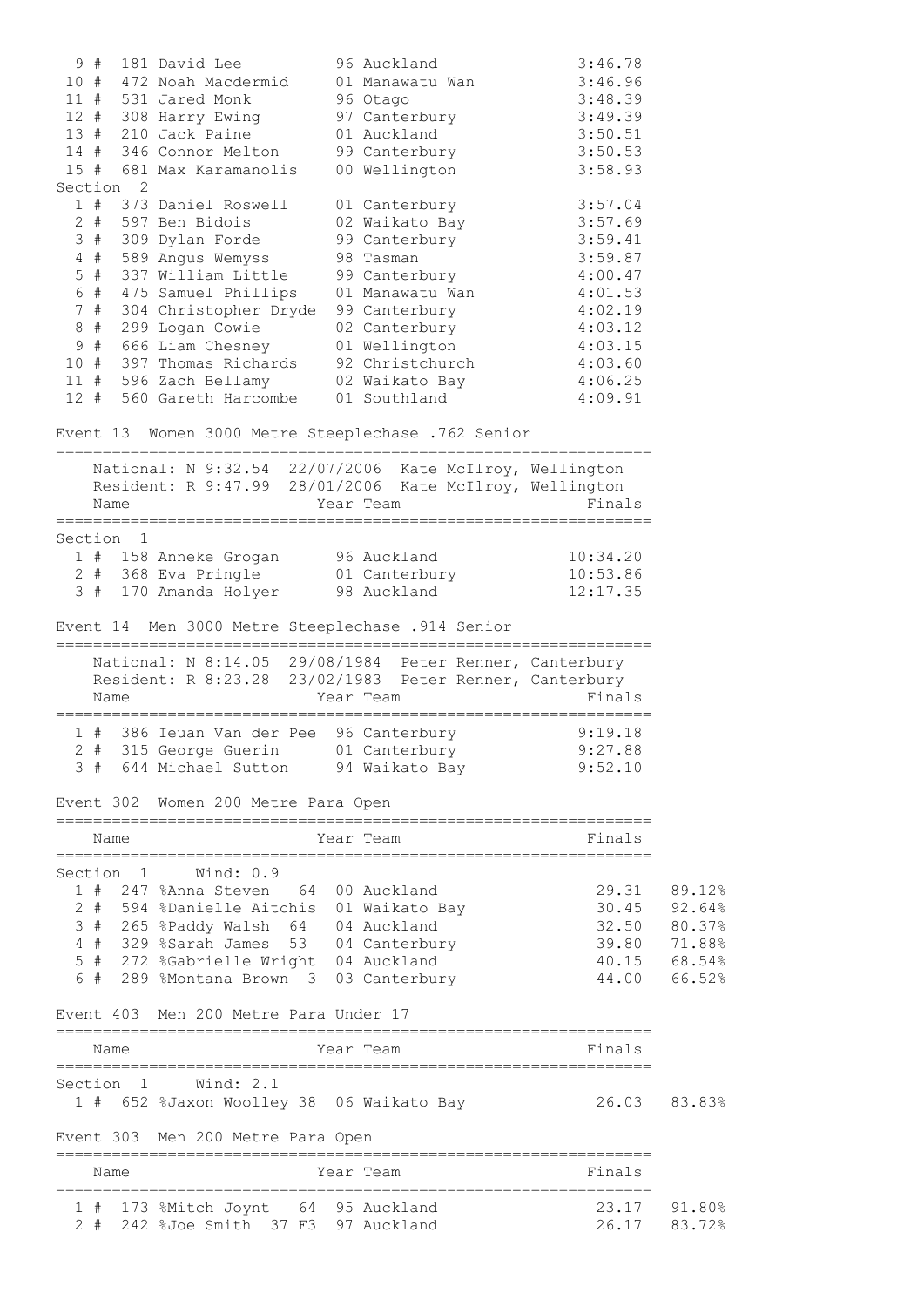| 3 # 208 %Zachary Orbell 04 Auckland  | 31.24 73.62% |  |
|--------------------------------------|--------------|--|
| 4 # 200 %Jaden Movold 54 04 Auckland | 33.74 71.67% |  |

| Event 3  Women 200 Metre Senior                                                                                                                                                                                                                                                                                          |                              |                                                                      |             |
|--------------------------------------------------------------------------------------------------------------------------------------------------------------------------------------------------------------------------------------------------------------------------------------------------------------------------|------------------------------|----------------------------------------------------------------------|-------------|
| =====================<br>National: N 22.90 20/08/2009 Monique Williams, New Zealand<br>Resident: R 23.15 29/03/2009 Monique Williams, Auckland<br>Name                                                                                                                                                                   | Year Team                    | Finals<br>============                                               |             |
| Section 1 Finals Wind: 2.7<br>1 # 411 Georgia Hulls 99 Hawkes Bay G<br>2 # 306 Rosie Elliott 97 Canterbury<br>3 # 205 Isabel Neal 01 Auckland<br>4 # 360 Anna Percy 97 Canterbury<br>5 # 643 Brooke Somerfield 97 Waikato Bay<br>6 # 241 Camryn Smart<br>7 # 284 Jordyn Blake<br>8 # 520 Tamsin Harvey 98 Otago          | 01 Auckland<br>00 Canterbury | 23.10<br>23.41<br>23.66<br>24.04<br>24.12<br>24.26<br>24.49<br>24.72 |             |
| Event 4 Men 200 Metre Senior<br>===============                                                                                                                                                                                                                                                                          |                              |                                                                      |             |
| National: N 20.37 19/03/2017 Joseph Millar, Waikato Bay of Plenty<br>Resident: R 20.37 19/03/2017 Joseph Millar, Waikato Bay of Plenty<br>Name<br>===============                                                                                                                                                        | Year Team                    | Finals                                                               |             |
| Section 1 Finals Wind: 2.4<br>1 # 717 Edward Osei-Nketa 01 Auckland<br>2 # 120 Jordan Bolland 98 Auckland<br>3 # 711 Cody Wilson 00 Wellington<br>4 # 341 Nathan MacDonell 97 Canterbury<br>5 # 687 Josh Ledger<br>6 # 569 Hayato Yoneto 01 Southland<br>7 # 473 Jonathan Maples 01 Manawatu Wan<br>-- # 515 John Gerber | 97 Wellington<br>01 Otago    | 21.29<br>21.53<br>21.60<br>21.85<br>21.99<br>22.73<br>54.97<br>FS    | Rule 16.7.1 |
| Event 53 Women 800 Metre Heptathlon Senior                                                                                                                                                                                                                                                                               |                              |                                                                      |             |
| Name                                                                                                                                                                                                                                                                                                                     | Year Team                    | Finals                                                               |             |
| Section 1<br>1 # 394 Maddie Wilson 02 Canterbury<br>2 # 375 Christina Ryan 98 Canterbury<br>3#<br>479 Alice Taylor<br>Event 309 Men 1500 Metre Ambulatory Para Open                                                                                                                                                      | 02 Manawatu Wan              | 2:32.03<br>2:33.23<br>2:42.15                                        |             |
| ===========================<br>Name<br>Year Team                                                                                                                                                                                                                                                                         |                              | Finals                                                               |             |
| 1 # 335 %Zack Lappin 37 05 Canterbury 7:56.33 50.29%                                                                                                                                                                                                                                                                     |                              |                                                                      |             |
| Event 308 Mixed 1500 Metre Wheelchair Para Open                                                                                                                                                                                                                                                                          |                              |                                                                      |             |
| Name                                                                                                                                                                                                                                                                                                                     | Year Team                    | Finals                                                               |             |
| 1 # 200 %Jaden Movold 54 M04 Auckland<br>2 # 329 %Sarah James 53 W04 Canterbury<br>3 # 289 %Montana Brown 3 W03 Canterbury                                                                                                                                                                                               |                              | $4:36.66$ $61.28%$<br>$6:16.67$ 51.07%<br>6:27.02 59.49%             |             |
| Event 408 Women 1500 Metre Para Under 17                                                                                                                                                                                                                                                                                 |                              |                                                                      |             |
| Name<br>Year Team                                                                                                                                                                                                                                                                                                        |                              | Finals                                                               |             |
| 1 # 154 %Charli Gardiner- 07 Auckland                                                                                                                                                                                                                                                                                    |                              | $7:57.85$ 68.75%                                                     |             |
| Event 54 Men 1500 Metre Decathlon Senior                                                                                                                                                                                                                                                                                 | =====================        |                                                                      |             |
|                                                                                                                                                                                                                                                                                                                          |                              |                                                                      |             |

| × | . .<br><br>×<br>۰,<br>ł |
|---|-------------------------|
|---|-------------------------|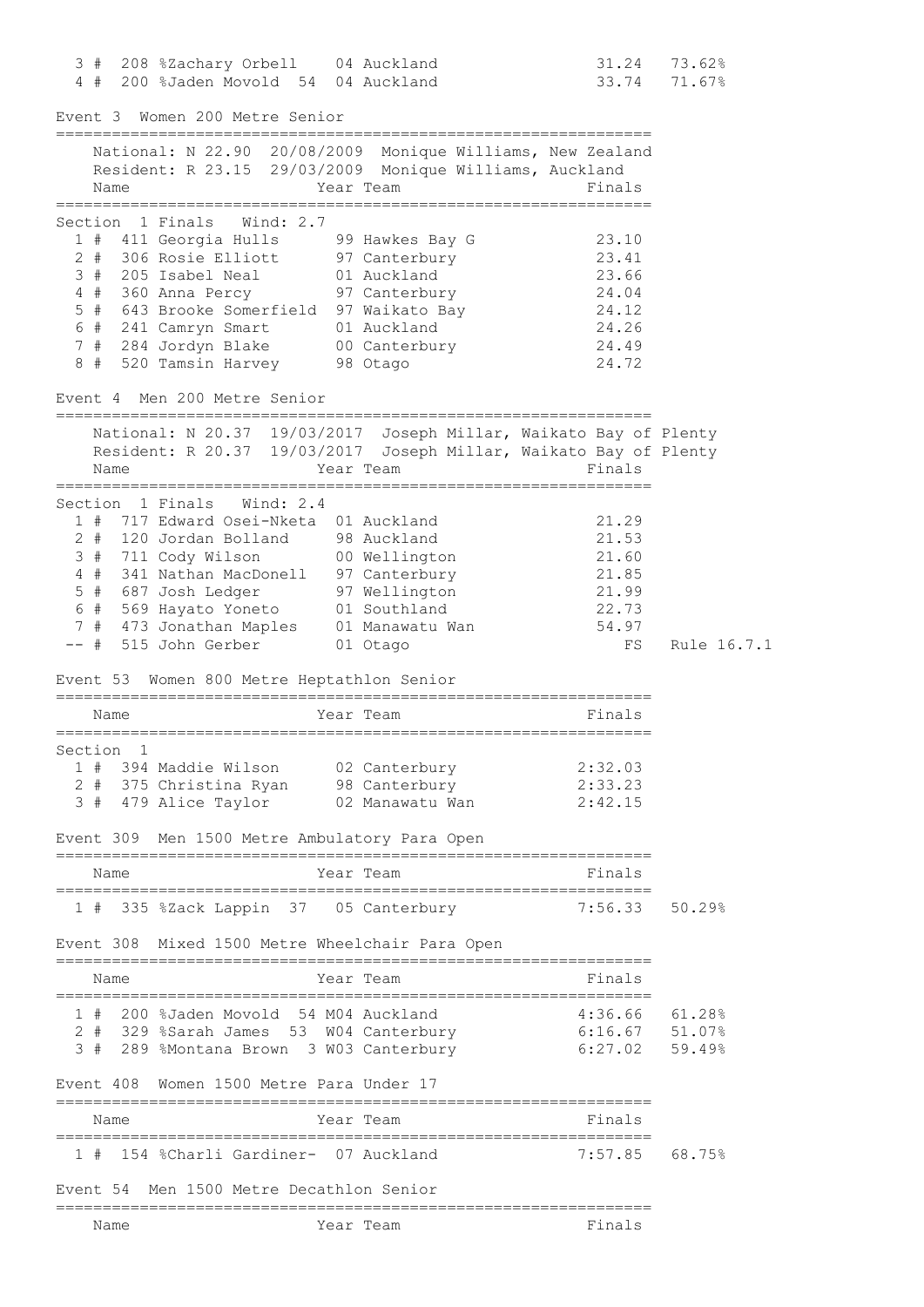================================================================ 1 # 457 Nick Fee 94 Manawatu Wan 5:07.92 2 # 121 Aaron Booth 96 Auckland 5:11.26 3 # 253 Max Teuruaa 02 Auckland 5:14.75 4 # 214 Ethan Phillips 98 Auckland 5:17.32 5 # 440 Joshua Woodhead 03 Hawkes Bay G 5:33.80  $6$  # 273 Matthew Wyatt 90 Auckland 5:45.08 Event 27 Women 4x400 Metre Relay Senior ================================================================ National: N 3:34.62 1/08/2015 New Zealand, New Zealand Bing, Cull, Ballantyne, Jones Resident: R 3:37.50 2/02/1974 New Zealand, New Zealand S Sommervell, S Gukilau, Tong, Hunt<br>Finals Team Finals ================================================================ 1 Auckland 'A' 3:45.60 1) #241 Camryn Smart 01 2) #163 Jennifer Hauke 93 3) #137 Brooke Cull 94 4) #205 Isabel Neal 01 2 Canterbury 'A' 3:52.03 1) #284 Jordyn Blake 00 2) #294 Katherine Camp 92 3) #324 Tillie Hollyer 02 4) #385 Rosa Twyford 02 3 Waikato Bay of Plenty 'A' 3:59.53 1) #621 Alessandra Macdonald 00 2) #643 Brooke Somerfield 97 3) #649 Kerry White 94 4) #607 Aimee Ferguson 01 Event 28 Men 4x400 Metre Relay Senior ================================================================ National: N 3:05.84 21/08/1993 New Zealand, New Zealand Farrell, D=Cowan, Dale, Keddell Resident: R 3:06.23 3/02/1990 New Zealand, New Zealand Dale, Collins, Green, McClunie<br>Team Team Finals ================================================================ 1 Auckland 'A' 3:17.68 1) #245 Mikael Starzynski 01 2) #162 James Harding 03 3) #140 Michael Dawson 97 4) #197 Luke Mercieca 98 2 Otago 'A' 3:17.89 1) #526 Fergus McLeay 01 2) #525 Felix McDonald 98 3) #518 Russell Green 01 4) #515 John Gerber 01 3 Canterbury 'A' 3:20.92 1) #305 Oliver Dunshea 01 2) #309 Dylan Forde 99 3) #290 Josh Browne 97 4) #280 Sam Averill 99 4 Manawatu Wanganui 'A' 3:31.77 1) #475 Samuel Phillips 01 2) #446 Travis Bayler 01 3) #483 Benjamin Wall 01 4) #718 #Brandon Grant 00

## **FIELD**

Jennian Homes New Zealand Track and Field Championships 2022 - 3/03/2022 to 6/0 Hawkes Bay Regional Sports Park Results

Event 311 Men Discus Throw Para Open ================================================================ Year Team ================================================================ Flight 1<br>1 # 674 %Corran Hanning 04 Wellington 1 # 674 %Corran Hanning 04 Wellington 35.10m 1.75 kg 66.84% 34.93m 35.10m 34.14m 31.97m 34.15m 33.43m 2 # 335 %Zack Lappin 37 05 Canterbury 28.39m 1kg 47.51% 26.65m X 28.39m 24.67m X 28.04m

Event 35 Women Triple Jump Senior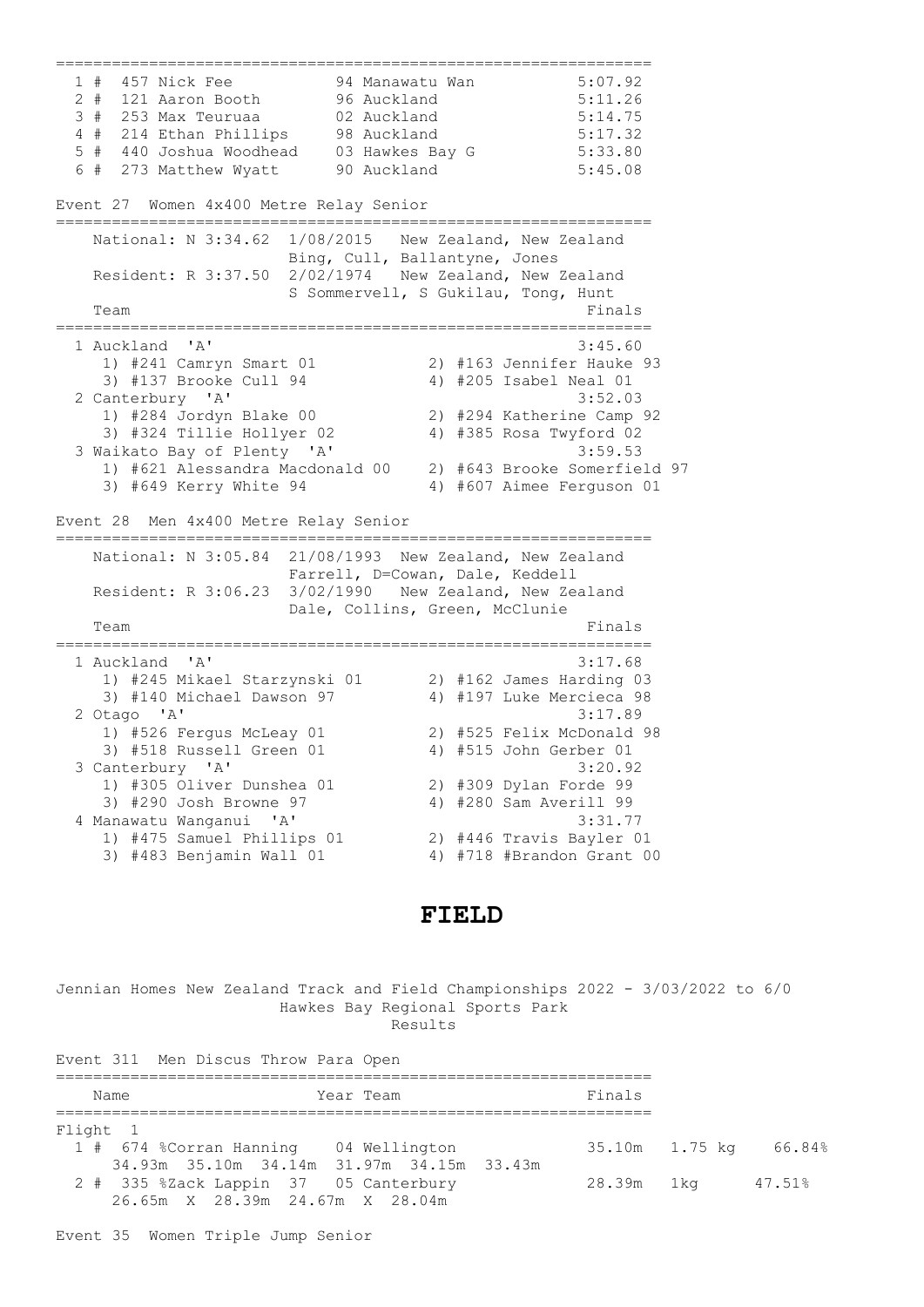===================================================================== National: N 13.91m 2/04/2016 Nneka Okpala, Auckland Resident: R 13.39m 27/03/1997 Tania Dixon, Otago<br>Name Year Team Finals Wind ===================================================================== 1 # 705 Anna Thomson 95 Wellington 11.70m(0.2) 12.28m(0.6) 12.60m(0.5) 12.26m(0.4) 12.66m(0.9) 12.44m(0.9) 2 # 172 Diana Ismagilova 90 Auckland 11.93m 1.0<br>11.60m(0.7) 11.55m(0.3) 11.54m(0.8) 11.65m(0.6) X 11.93m(1.0) 11.60m(0.7) 11.55m(0.3) 11.54m(0.8) 11.65m(0.6) X 11.93m(1.0) 3 # 621 Alessandra Macdon 00 Waikato Bay 11.61m 0.8 10.72m(0.2) 11.19m(0.4) - 11.15m(1.1) 11.61m(0.8) 11.53m(0.3) 4 # 302 Helena Dinnissen 84 Canterbury 11.23m(0.3) 11.27m(0.2) 10.88m(1.3) 11.29m(0.7) 11.44m(0.6) 11.59m(0.8)<br>| 148 Elena Edgar-Nemec 00 Auckland 11.31m 1.1 5 # 148 Elena Edgar-Nemec 00 Auckland 10.02m(0.7) 11.15m(0.4) 11.16m(0.4) 11.31m(1.1) 11.11m(1.2) X 6 # 655 Jamie Speer 99 Waitakere Ci 10.73m 0.7 10.08m(0.7) 10.17m(1.2) 10.40m(1.1) 10.73m(0.7) 10.56m(1.6) - 7 # 546 Andrea McDowell 99 Pakuranga At X 10.04m(0.3) 10.36m(+0.0) 10.32m(0.7) 10.46m(0.5) 10.26m(0.5) 8 # 464 Ellie Hurley-Lang 01 Manawatu Wan 10.33m 1.2<br>x x 10.00m (0.9) 10.27m (1.0) 10.08m (0.2) 10.33m (1.2)  $10.00$ m(0.9)  $10.27$ m(1.0)  $10.08$ m(0.2)  $10.33$ m(1.2) Event 45 Men Javelin Throw 800g Senior ================================================================ National: N 88.20m 5/07/1996 Gavin Lovegrove, Auckland Resident: R 86.80m 20/02/1996 Gavin Lovegrove, Auckland<br>Name Year Team Finals Name Year Team Finals ================================================================ 1 # 355 Jared Neighbours 00 Canterbury 60.06m 56.31m 57.24m 59.04m 60.06m 55.93m 57.63m 2 # 539 Anton Schroder 99 Otago 57.63m 57.63m 54.59m 57.32m 53.37m 55.34m 54.12m 3 # 528 Michael Mitchell 95 Otago 56.37m 54.47m 56.37m X 52.67m X 55.08m 4 # 576 Luke Hassan 01 Taranaki 51.03m 47.83m 47.98m 48.75m 46.10m X 51.03m 5 # 279 Max Attwell 96 Canterbury 50.87m 50.17m 50.87m 49.78m 50.48m 46.41m 50.52m Event 39 Men Discus Throw Decathlon Senior ================================================================ Year Team ================================================================ 1 # 121 Aaron Booth 96 Auckland 42.32m X 42.35m 2 # 457 Nick Fee 94 Manawatu Wan 35.60m 35.60m X 35.28m 3 # 273 Matthew Wyatt 90 Auckland 33.68m X 33.68m 28.44m 4 # 214 Ethan Phillips 98 Auckland 32.40m 23.15m 32.40m X 5 # 253 Max Teuruaa 02 Auckland 29.51m 29.51m X 26.73m 6 # 440 Joshua Woodhead 03 Hawkes Bay G 27.62m 27.15m X 27.62m Event 64 Women Long Jump Heptathlon Senior ===================================================================== Year Team

| 1 # 375 Christina Ryan 98 Canterbury        | $5.63m$ 0.5   |  |
|---------------------------------------------|---------------|--|
| $5.63m(0.5)$ $5.47m(-1.2)$ $5.57m(-0.2)$    |               |  |
| 2 # 394 Maddie Wilson 02 Canterbury         | $5.24m - 0.1$ |  |
| $4.96m(-0.4)$ 5.24m $(-0.5)$ 5.24m $(-0.1)$ |               |  |
| 3 # 479 Alice Taylor 02 Manawatu Wan        | $4.93m - 0.4$ |  |
| $4.70m(-0.2)$ $4.93m(-0.4)$<br>$X \sim$     |               |  |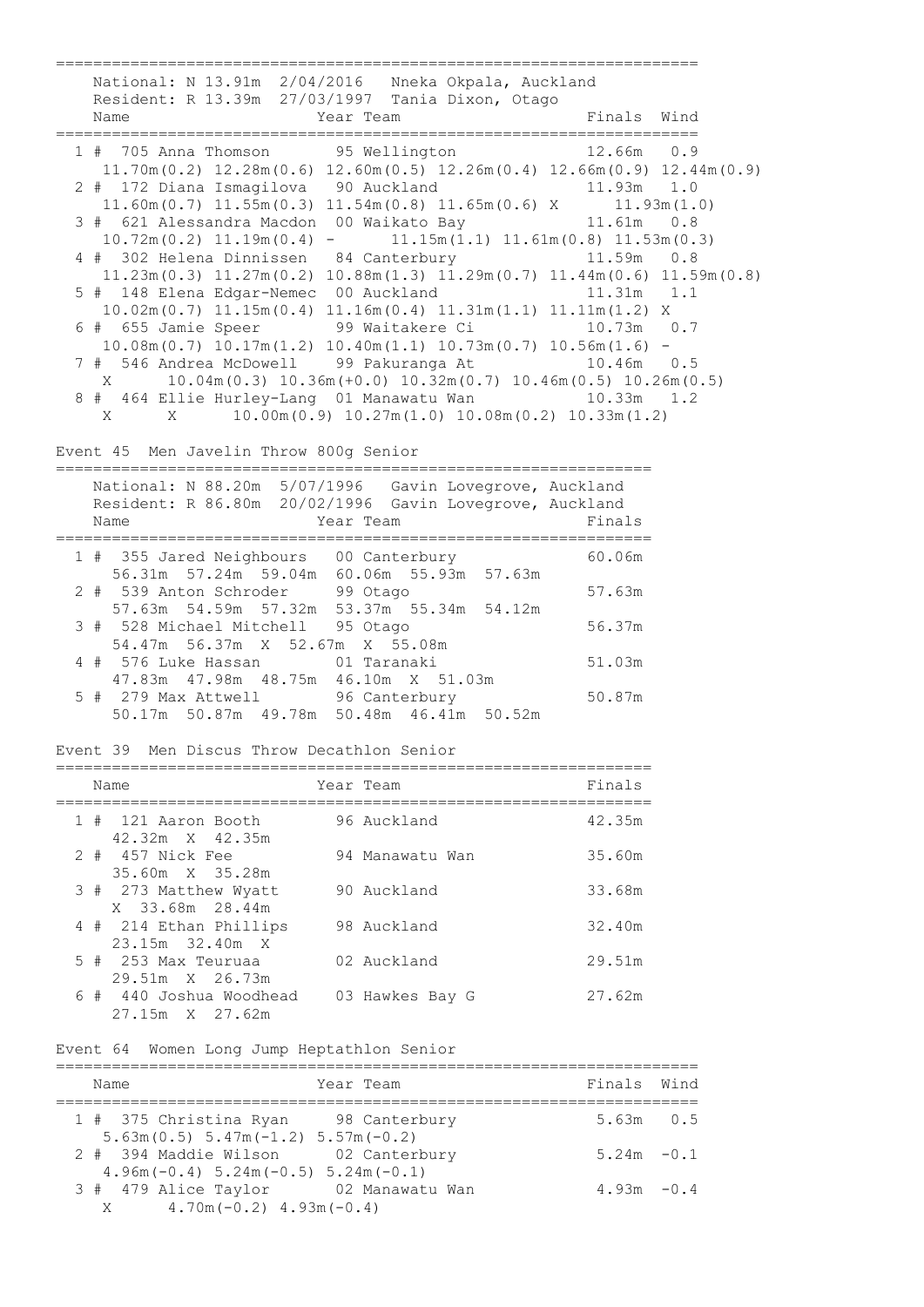Event 312 Women Shot Put Para Open

|         | Year Team<br>Name                                                                                                                             |           | <b>Example 21 Service State State</b> Pinals |        |                 |            |          |  |
|---------|-----------------------------------------------------------------------------------------------------------------------------------------------|-----------|----------------------------------------------|--------|-----------------|------------|----------|--|
|         | 1 # 593 %Lisa Adams 37 F 90 Waikato Bay                                                                                                       |           |                                              | 14.31m |                 | 3kg 92.32% |          |  |
|         | 13.89m  14.31m  13.06m  14.23m  X  X<br>2 # 537 %Holly Robinson 94 Otago                                                                      |           |                                              | 11.17m |                 | 4kg 89.57% |          |  |
|         | 10.82m  10.95m  10.88m  10.94m  10.93m  11.17m<br>3 # 303 %Caitlin Dore 37 96 Canterbury                                                      |           |                                              | 9.08m  |                 | 3kg 58.58% |          |  |
|         | 8.53m 8.64m 8.85m X 8.82m 9.08m<br>4 # 201 %Sionann Murphy 05 Auckland                                                                        |           |                                              | 7.52m  |                 | 3kg 48.52% |          |  |
|         | 7.51m 7.40m 7.52m 7.09m 7.40m 7.21m<br>5 # 679 %Miriam Jenkins 86 Wellington<br>6.09m X X 5.83m 5.14m X                                       |           |                                              | 6.09m  |                 | 3kg 39.29% |          |  |
|         | Event 413 Women Shot Put Para Under 17                                                                                                        |           |                                              |        |                 |            |          |  |
|         | Name                                                                                                                                          | Year Team |                                              | Finals |                 |            |          |  |
|         | 1 # 154 %Charli Gardiner- 07 Auckland 8.95m 2KG 71.14%                                                                                        |           |                                              |        |                 |            |          |  |
|         | 8.08m 7.85m 8.37m 8.95m X 8.53m<br>2 # 332 %Una Kinajil-Redi 06 Canterbury 6.44m 3kg 67.68%<br>8.24m 8.25m 8.23m 8.24m 8.44m 8.15m            |           |                                              |        |                 |            |          |  |
|         | Event 38 Men Discus Throw 2kg Senior                                                                                                          |           |                                              |        |                 |            |          |  |
|         | National: N 65.03m 21/05/2002 Ian Winchester, Counties Manukau<br>Resident: R 64.29m 23/01/2001 Connor Bell, North Harbour Bays<br>Name       | Year Team |                                              | Finals |                 |            |          |  |
|         | 1 # 116 Connor Bell 01 Auckland                                                                                                               |           |                                              | 60.78m |                 |            |          |  |
|         | 57.96m 56.57m 56.83m 59.67m 60.78m 60.66m<br>2 # 542 Jade Zaia 699 Otago                                                                      |           |                                              | 48.59m |                 |            |          |  |
|         | 46.45m X 43.65m X 47.95m 48.59m<br>3 # 513 Kieran Fowler 89 Otago                                                                             |           |                                              | 47.91m |                 |            |          |  |
|         | X 44.46m 47.91m X 46.41m X<br>4 # 714 Nathaniel Sulupo 98 Wellington                                                                          |           |                                              | 46.56m |                 |            |          |  |
|         | X X 41.46m 46.56m 44.97m X<br>5 # 355 Jared Neighbours 00 Canterbury                                                                          |           |                                              | 44.59m |                 |            |          |  |
|         | 41.79m  42.13m  43.65m  44.59m  40.60m  X<br>6 # 502 Hugh McLeod-Jones 98 Otago                                                               |           |                                              | 43.22m |                 |            |          |  |
|         | 41.79m  43.22m  X  40.05m  39.78m  X<br>7 # 364 Joden Pratten 82 Canterbury                                                                   |           | 38.13m                                       |        |                 |            |          |  |
|         | Event 63 Men Pole Vault Decathlon Senior                                                                                                      |           |                                              |        |                 |            |          |  |
|         | Year Team<br>Name                                                                                                                             |           | <b>Example 18</b> Finals                     |        |                 |            |          |  |
|         | 1 # 121 Aaron Booth 96 Auckland 4.50m<br>2.80 2.90 3.00 3.10 3.20 3.30 3.40 3.50 3.60 3.70 3.80 3.90 4.00 4.10 4.20 4.30<br>4.50 4.70         |           |                                              |        |                 |            |          |  |
| O XXX   | 2 # 440 Joshua Woodhead 03 Hawkes Bay G 4.00m<br>2.40 2.50 2.60 2.70 2.80 2.90 3.00 3.10 3.20 3.30 3.40 3.50 3.60 3.70 3.80 3.90<br>4.00 4.10 |           |                                              |        |                 |            | $--- 20$ |  |
| $O X -$ |                                                                                                                                               |           |                                              |        | $O$ --- $O$ XXO |            |          |  |
|         | 3 # 273 Matthew Wyatt 90 Auckland<br>2.40 2.50 2.60 2.70 2.80 2.90 3.00 3.10 3.20<br>--- 0 --- 0 0 0 0 0 XXX                                  |           |                                              | 3.10m  |                 |            |          |  |
|         | 4 # 253 Max Teuruaa 62 Auckland<br>2.40 2.50 2.60 2.70 2.80 2.90 3.00 3.10<br>--- --- --- 0 --- XO XO XXX                                     |           |                                              | 3.00m  |                 |            |          |  |
|         | 5 # 457 Nick Fee 94 Manawatu Wan<br>2.40 2.50 2.60                                                                                            |           |                                              | 2.40m  |                 |            |          |  |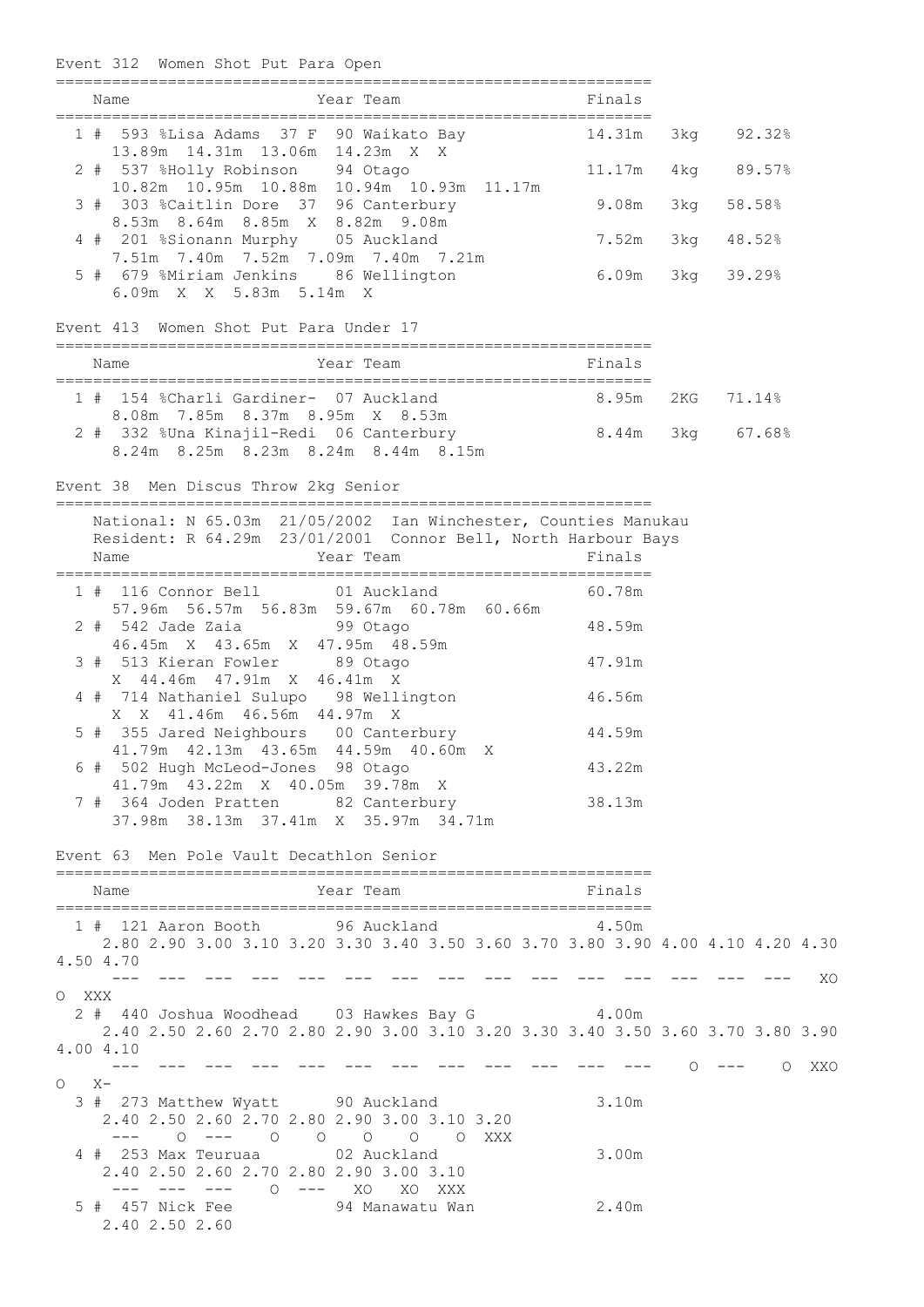| O --- XXX                                                        |                     |
|------------------------------------------------------------------|---------------------|
| -- # 214 Ethan Phillips 98 Auckland                              | NH                  |
| 2.40 2.50 2.60 2.70 2.80 2.90 3.00 3.10 3.20 3.30 3.40 3.50 3.60 |                     |
|                                                                  | ——— ——— ——— ——— XXX |

Event 57 Women Javelin Throw Heptathlon Senior

|  | Name                                           | Year Team       | Finals |
|--|------------------------------------------------|-----------------|--------|
|  | 1 # 479 Alice Taylor<br>31.45m 34.34m 32.64m   | 02 Manawatu Wan | 34.34m |
|  | 2 # 375 Christina Ryan<br>33.53m 30.16m 32.11m | 98 Canterbury   | 33.53m |
|  | 3 # 394 Maddie Wilson<br>30.01m 28.15m 32.89m  | 02 Canterbury   | 32.89m |

# Event 42 Women Shot Put 4kg Senior

| Name                                                                                  | National: N 21.24m 29/08/2011 Valerie Adams, New Zealand<br>Resident: R 20.54m 26/03/2011 Valerie Adams, Auckland<br>Year Team | Finals |
|---------------------------------------------------------------------------------------|--------------------------------------------------------------------------------------------------------------------------------|--------|
| 1 # 267 Maddison Wesche 99 Auckland<br>18.46m  19.10m  18.49m  18.99m  18.35m  18.73m |                                                                                                                                | 19.10m |
| 2 # 318 Tapenisa Havea 03 Canterbury<br>X 14.33m 15.12m 15.97m 14.47m 15.30m          |                                                                                                                                | 15.97m |
| 3 # 343 Lexi Maples 99 Canterbury<br>11.47m 12.36m 13.21m X X 12.48m                  |                                                                                                                                | 13.21m |
| 4 # 339 Anna Lynch 86 Canterbury<br>9.42m 9.56m 9.74m X X 9.36m                       |                                                                                                                                | 9.74m  |

### Event 32 Men Pole Vault Senior

| Resident: R 5.51m 25/01/1992 Paul Gibbons<br>Name<br>Year Team | National: N 5.51m 25/01/1992 Paul Gibbons, Auckland<br>Finals       |
|----------------------------------------------------------------|---------------------------------------------------------------------|
|                                                                |                                                                     |
| 1 # 243 Nicholas Southgat 94 Auckland                          | 5.20m                                                               |
|                                                                | 3.50 3.70 3.90 4.10 4.30 4.50 4.70 4.90 5.05 5.20 5.35<br>XO XO XXX |
|                                                                | 2 # 248 James Steyn 99 Auckland 55.20m                              |
|                                                                | 3.50 3.70 3.90 4.10 4.30 4.50 4.70 4.90 5.05 5.20 5.35              |
|                                                                | XXO<br>XXO<br>XXX                                                   |
| 3 # 145 Ettiene Du Preez 90 Auckland                           | 4.50m                                                               |
| 3.50 3.70 3.90 4.10 4.30 4.50 4.70                             |                                                                     |
|                                                                |                                                                     |
|                                                                | O XXX                                                               |
| 3 # 279 Max Attwell 96 Canterbury                              | 4.50m                                                               |
| 3.50 3.70 3.90 4.10 4.30 4.50 4.70                             |                                                                     |
| ------------<br>$\bigcirc$                                     | O XXX                                                               |
| 5 # 494 Jools Peters 90 North Harbou                           | 4.30m                                                               |
| 3.50 3.70 3.90 4.10 4.30 4.50                                  |                                                                     |
| $\circ$<br>$\bigcirc$                                          | O XXX                                                               |
| 6 # 355 Jared Neighbours 00 Canterbury                         | 4.10m                                                               |
| 3.50 3.70 3.90 4.10 4.30                                       |                                                                     |
| O XXO XXX<br>$\Omega$<br>$\circ$                               |                                                                     |

#### Event 58 Men Javelin Throw Decathlon Senior

| Name                                        | Year Team       | Finals |
|---------------------------------------------|-----------------|--------|
| 1 # 121 Aaron Booth<br>53.45m 51.74m 54.47m | 96 Auckland     | 54.47m |
| 2 # 253 Max Teuruaa<br>43.07m 45.36m 44.87m | 02 Auckland     | 45.36m |
| 3 # 457 Nick Fee<br>39.88m 39.83m 40.89m    | 94 Manawatu Wan | 40.89m |
| 4 # 214 Ethan Phillips                      | 98 Auckland     | 38.87m |